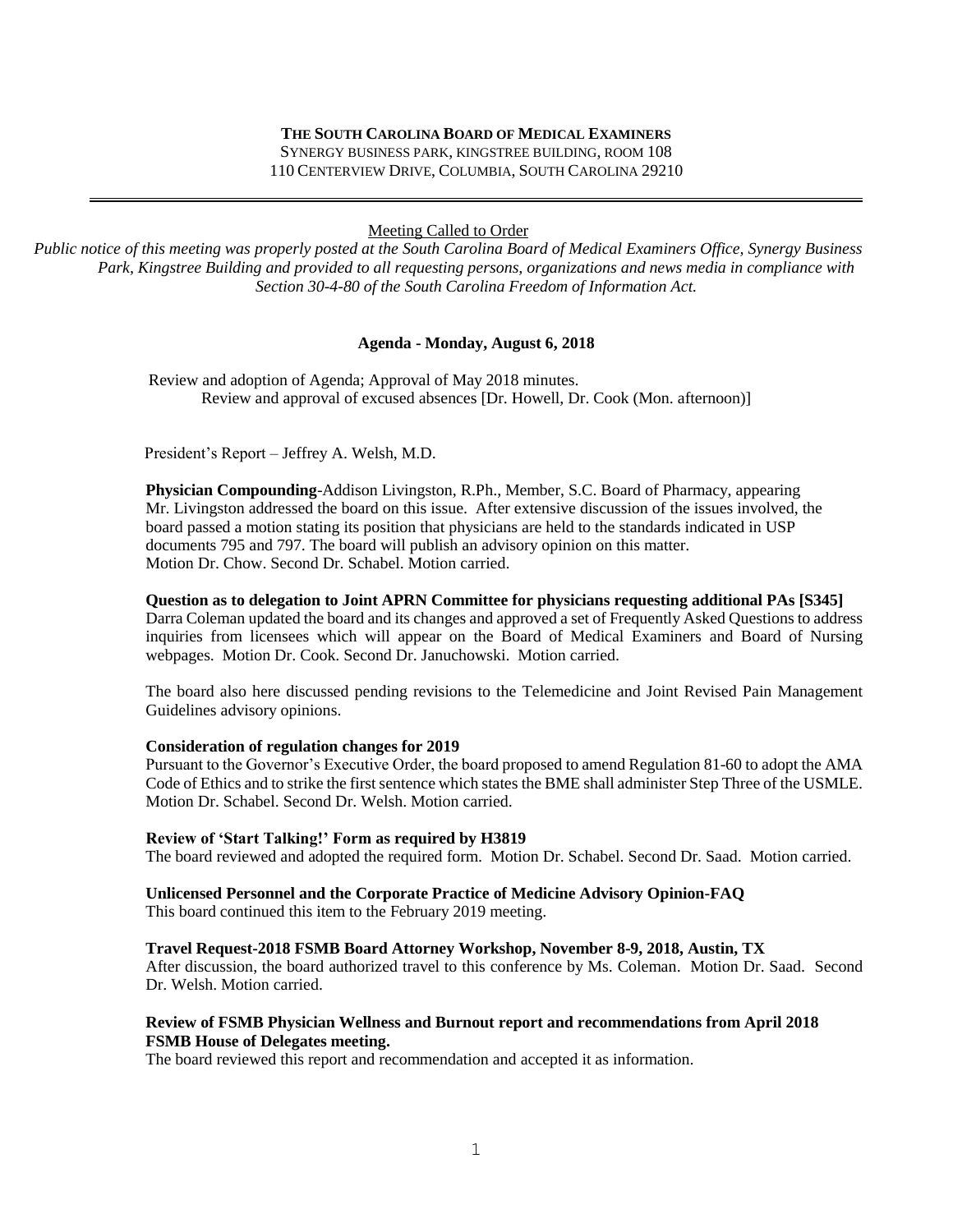# **Healthcare Collaborative Committee**

At its meeting on July 13<sup>th</sup>, 2018, the committee discussed Medication-Assisted Therapy [MAT]. Representatives from DAODAS and RPP appeared at the HCC meeting. After discussion of the issues and review of the issues presented at the HCC meeting, the board deferred further action on this issue.

## **MOU with LLR for use in a public health emergency**

Lilian Peake, M.D. and William Britt, Esq. of DHEC, appearing

Dr. Peake and Mr. Britt requested the board and LLR to coordinate with DHEC and explore an MOU with DHEC for communication of information to licensees during a public health emergency such as bio-terrorism or Ebola. Motion Dr. Schabel. Second Dr. Wright. Motion carried.

**Request for permission to prescribe ADHD medication via telemedicine as part of a school-based platform.** Claire A. MacGeorge, MD, MUSC, Department of Pediatrics, James T. McElligott, MD and Kathryn Cristaldi, MD, MHS both of MUSC appeared before the board. After discussion, the board approved the request as presented. Motion Dr. Januchowski. Second Dr. Schabel. Motion carried.

*Executive Session to receive legal advice regarding proposed revisions to advisory opinions to comport with recent statutory changes*

### Administrator's Report – Sheridon Spoon, Administrator

- 1. Physician Assistant Advisory Committee [Consideration of appointment of Jessica Seel as replacement for Stacey Day Halford, Consumer member] After discussion, the board approved the appointment of Ms. Seel as well as the other proceedings and minutes of the PA Advisory Committee meeting of July 13, 2018.
- 2. Respiratory Care Practitioner Advisory Committee-Committee Member vacancies-Garrett Galloway and Scott Crego] Proposed replacements: Angela Harville, RCP,RRT, Brooke Yeager, MSC, RRT, Joel Livesay, MS, RRT, RVT. After discussion, the board approved the appointment of Angela Harville, RCP, RRT, Brooke Yeager, MSC, RRT, Joel Livesay, MS, RRT, RVT as well as the other proceedings and minutes of the RCP Advisory Committee meeting of July 20, 2018.
- 3. Acupuncture Advisory Committee-After discussion, the board approved the four acupuncture licenses issued.
- 4. Joint Podiatric Surgery Advisory Committee and appointments [H3622] After discussion, the board appointed Dr. John W. Womack, III of Greenville to the committee. Motion Dr. Saad. Second Dr. Wright. Motion carried. The appointed Dr. Blake L. Ohlson of Charleston to the committee. Motion Dr. Saad. Second Dr. Schabel. Motion carried.

### **URETZKY, Ira D., M.D. of Peoria, IL, Applicant for Licensure**

Approved for licensure without condition. Motion Dr. Saad. Second Dr. Schabel. Motion carried.

### **HUTCHINS, Joshua C. M.D. of Daniel Island, S.C., MOA-2016-489 and Petition for Release from terms and conditions-2015-157; 2016-187; 2016-199 [Closed Hearing]**

The Memorandum of Agreement is accepted. Respondent has violated the Medical Practice Act. Public Reprimand. Investigative costs of \$320.00 to be paid within six months. Reinstatement of license. Motion Dr. Saad. Second Dr. Schabel. Motion carried.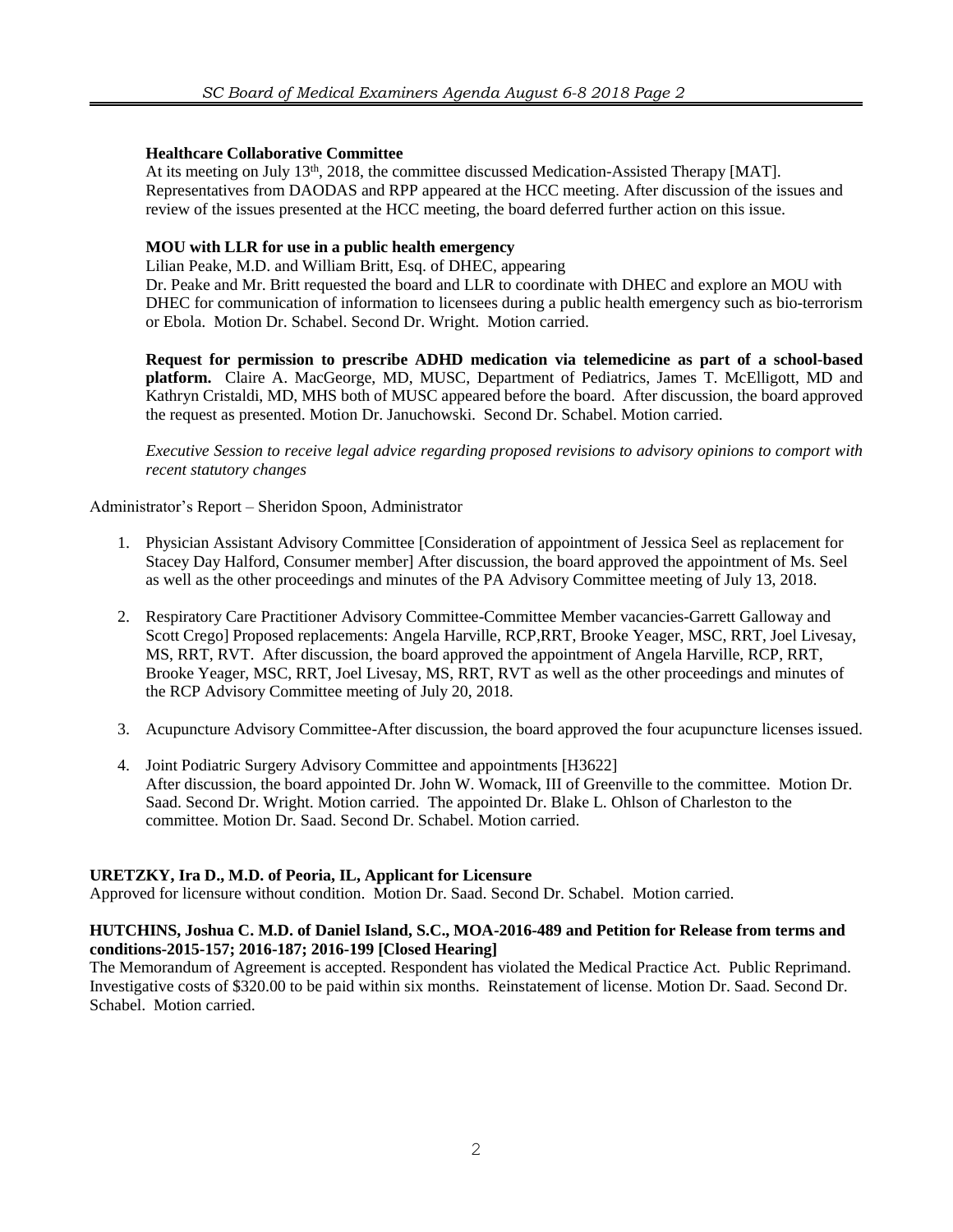# **PARVATHANENI, Sirish V., M.D., of Springfield, Mo., Applicant for Licensure**

Approved for licensure without condition. Motion Dr. Saad. Second Dr. Schabel. Motion carried.

# **KILGORE, Brandon H., M.D. of Columbia, S.C., Applicant for Licensure**

Approved for licensure without condition. Motion Dr. Schabel. Second Dr. Wright. Motion carried.

# **OPPENHEIMER, Jeffrey H., M.D., of Boca Raton, FL, Applicant for Licensure**

Application withdrawn. Motion to accept withdrawal. Dr. Schabel. Second Dr. Januchowski. Motion carried.

## **SOMMER, John T., M.D., of Radnor, Pa., Applicant for Licensure**

Approved for licensure without condition. Motion Dr. Wright. Second Dr. Schabel. Motion carried.

### **SAVIT, Russ M., of Mosman, Australia, Applicant for Licensure**

Approved for licensure without condition. Motion Dr. Dilts. Second Dr. Schabel. Motion carried.

### **DOMINIQUE, Devanand A., M.D. of Camp Hill, Pa., Applicant for Licensure**

Approved for licensure without condition. Motion Dr. Saad. Second Dr. Chow. Motion carried.

### **2017-288, MOA**

The Memorandum of Agreement is accepted. Respondent has not violated the Medical Practice Act of South Carolina. Letter of Caution. Motion Dr. Saad. Second Dr. Schabel. Motion carried.

# **ENGLEMAN, Robert A. M.D. of Myrtle Beach, S.C., 2009-42, 2014-416, Stipulation of Facts [Closed Hearing]**

The Memorandum of Agreement and Stipulation of Facts is accepted. Respondent has violated the Medical Practice Act of South Carolina. Public reprimand. Civil penalty of \$5,000.00 to be paid within six months. Investigative costs of \$1,750.00 to be paid within six months. Suspension of license stayed upon the following conditions: That the Respondent complete and pass a medical recordkeeping course approved by board within six months. Respondent must complete a board-approved responsible prescribing course approved within six months. Motion Dr. Saad. Second Dr. Schabel. Motion carried.

# **2014-343, MOA**

The Memorandum of Agreement is not accepted. Respondent has not violated the Medical Practice Act. Letter of Caution. Motion Dr. Saad. Second Dr. Schabel. Motion carried.

### **HERNANDEZ, Jose J., M.D. of Conway, S.C., 2013-242, Petition for Release from terms and conditions.**

**[Closed Hearing]** Petition for release from terms and conditions is granted. Motion Dr. Schabel. Second Dr. Saad. Motion carried.

# **GRAHAM III, Toney, M.D., of Lake City, S.C., 2015-500**

### **Petition for Release from terms and conditions. [Closed Hearing]**

Increase Respondent's number of work hours per week to 50 or less. Lift previous narcotic restrictions May reappear before the board no sooner than six months for relief. Motion Dr. Saad. Second Dr. Schabel. Motion carried.

*-Recess-*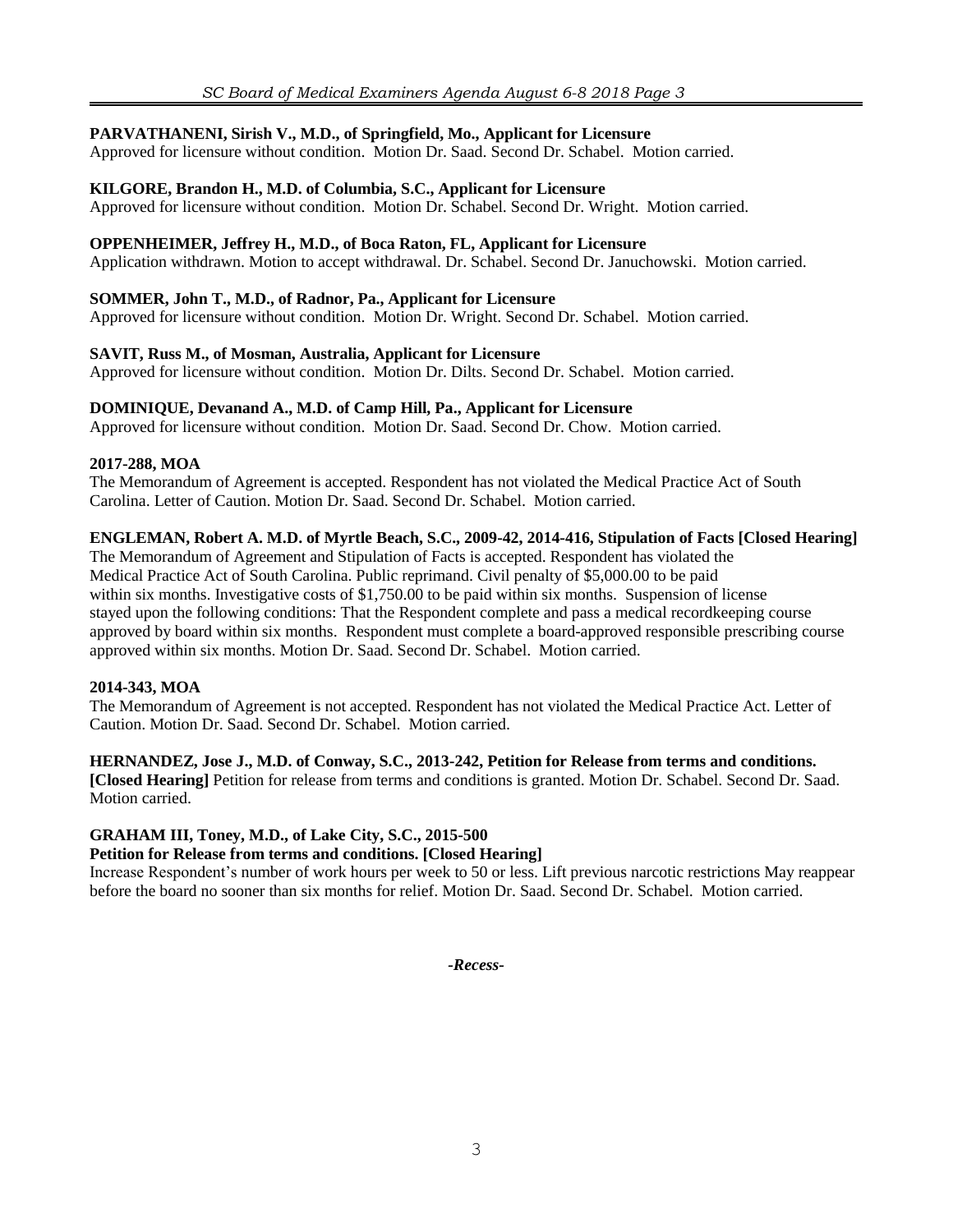# **Agenda- Tuesday, August 7, 2018**

Office of Disciplinary Counsel and Office of Investigations and Enforcement Report Pat Hanks, Office of Disciplinary Counsel, Gregg Hinson, Office of Investigations and Enforcement

In addition to the case statistics and training received by OIE staff, there were 251 active cases. 67 Dismissals, 4 Dismissals with an Order to Cease and Desist, 13 Letters of Caution and 29 Formal Complaint IRC recommendations were presented to the board for approval.

Motion to accept Dismissals and Order to Cease and Desist-Motion by Dr. Schabel. Second by Dr. Chow. Motion carried. Motion to accept Letters of Caution- Motion by Dr. Welsh. Motion carried by acclamation. Motion to accept Formal Complaints- Motion by Dr. Schabel. Second by Dr. Saad. Motion carried.

# **2016-416, MOA [Closed Hearing]**

The Memorandum of Agreement and Stipulation of Facts is accepted Respondent has violated the Medical Practice Act. Private reprimand. Respondent's license will remain suspended with conditions for reinstatement Motion Dr. Saad. Second Dr. Schabel. Motion carried.

# **2015-262, MOA [Closed Hearing]**

The Memorandum of Agreement is accepted. Respondent has not violated the Medical Practice Act. Letter of Caution. Motion Dr. Saad. Second Dr. Schabel. Motion carried.

# **2017-417, MOA [Closed Hearing]**

The Memorandum of Agreement is accepted. Respondent has violated the Medical Practice Act. Private reprimand. License suspension stayed upon the following conditions: Respondent may only work at a worksite approved by the South Carolina Board of Medical Examiners. Respondent may not work more than 40 hours per week. The Respondent may reappear before the board no sooner than 12 months to petition for relief from these conditions. Motion Dr. Saad. Second Dr. Chow. Motion carried.

# **2017-232, 2017-259, MOA [Closed Hearing]**

The Memorandum of Agreement and Stipulations is accepted. Respondent has violated the Medical Practice Act. Private reprimand. Investigative costs in the amount of \$125.00 to be paid within six months. Motion Dr. Saad. Second Dr. Wright. Motion carried.

# **2014-81, MOA [Closed Hearing]**

The Memorandum of Agreement is accepted. Respondent has violated the Medical Practice Act. Private reprimand. Investigative costs in the amount of \$1,000.00 to be paid within six months. Respondent must complete a recordkeeping course approved by the board to within six months. Motion Dr. Saad. Second Dr. Schabel. Motion carried.

# **RUBEL, Christopher J., M.D. of Greenville, S.C., 2018-1, MOA [Closed Hearing]**

Motion One: The Memorandum of Agreement is accepted. Immediate and permanent revocation of license. Motion Dr. Saad. Second Dr. Schabel. Motion failed. [3-4]

Motion Two: The Memorandum of Agreement is accepted. Respondent has violated the Medical Practice Act of South Carolina. Public reprimand. Civil penalty of \$5,000.00 to be paid within six months Investigative costs of \$200.00 to be paid within six months. Immediate suspension of medical license for a period of no less than two years with conditions. At the end of two years, Respondent may re-appear before the board for reinstatement of his license. Motion Dr. Saad. Second Dr. Januchowski. Motion carried.

# **DANIELS, Brandon L., M.D. of Aiken, S.C., Petition for Reinstatement**

Reinstatement of medical license upon with the condition that Respondent may only practice at a board-approved site. Motion Dr. Saad. Second Dr. Schabel. Motion carried.